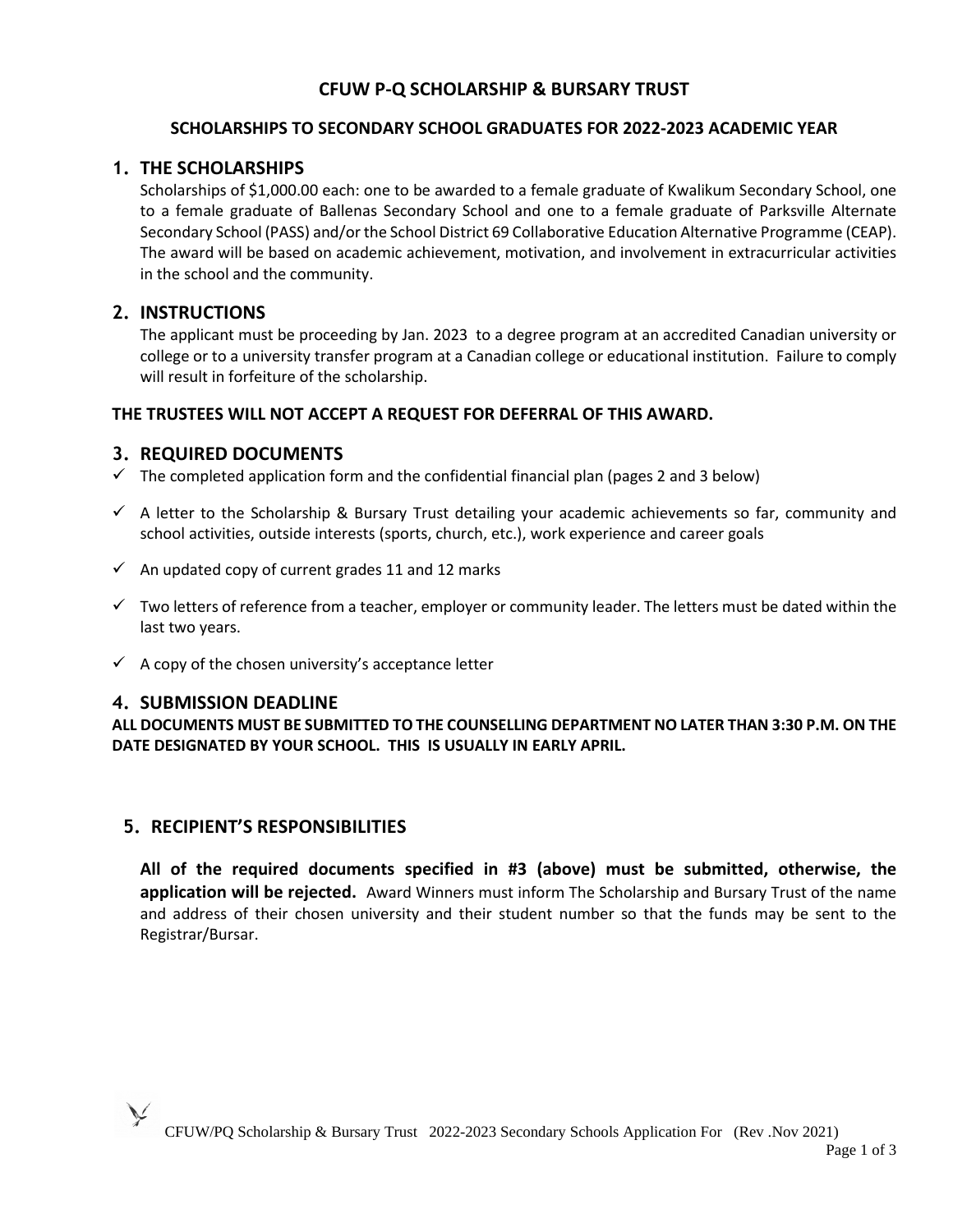# **If for any reason a successful candidate does not pursue the program listed in her application she must immediately inform the Scholarship and Bursary Trust.**

# **APPLICATION FORM**

# **2022 – 2023 SCHOLARSHIPS to SECONDARY SCHOOL GRADUATES**

| <b>Name</b>    |       |
|----------------|-------|
| <b>Address</b> |       |
| Telephone      | email |
| <b>School</b>  |       |

# **Provide the following details in your application letter :**

- ✓ **Extracurricular Activities (school, community, etc.)**
- ✓ **Work Experience**
- ✓ **Education and career goals**

**If you receive an award,** your photo and academic achievement may be displayed on the CFUW Parksville-Qualicum website or local media. Do you agree?

| Ye: | .<br>. . |  |
|-----|----------|--|
|     |          |  |

**Date**\_\_\_\_\_\_\_\_\_\_\_\_\_\_\_\_

CFUW/PQ Scholarship & Bursary Trust 2022-2023 Secondary Schools Application For (Rev .Nov 2021)